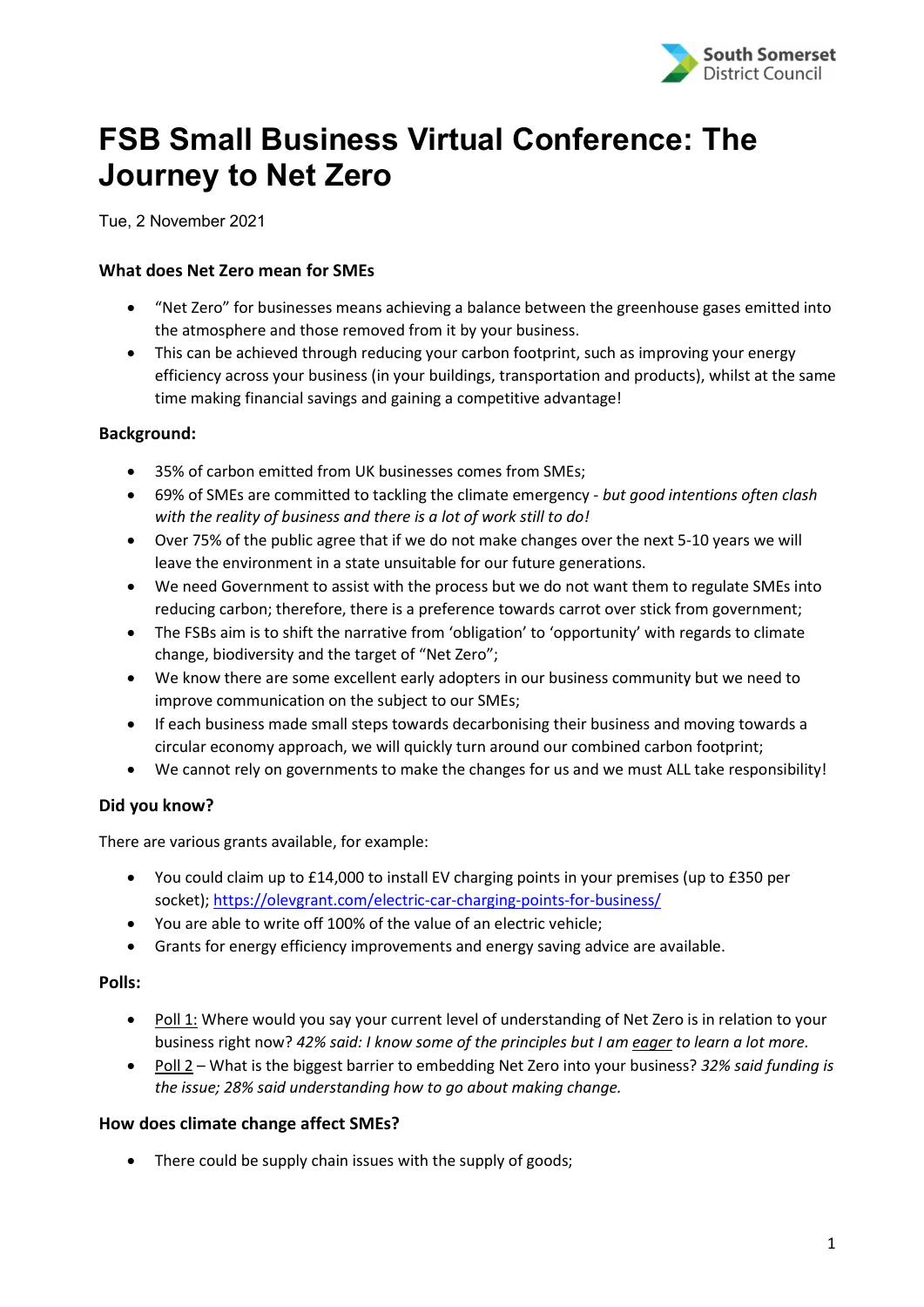

- Increasingly SMEs will be asked for details of their carbon footprint to become part of larger corporations supply chains;
- There could be reputational issues if you don't work towards Net Zero.

## What are the opportunities of Net Zero?

- Opportunities include:
	- o saving energy, reducing your bills, and qualify for tax benefits
	- o reducing your waste and resource consumption (thinking about the circular economy);
	- o making changes that give you a competitive advantage/ unique selling point (USP);
	- $\circ$  Net Zero is a CREDENTIAL; an asset to sell to your customers and gain a competitive advantage (there is a large market opportunity).

## MP Andrew Griffith – UK Government Business Representative:

The first steps for SMEs are:

- 1. Set a pledge & have an ambition/vision (it doesn't need to have a bottom up plan at this stage);
- 2. Look to your supply chain we are all each other's keepers on climate change so we need to support each other;
- 3. Tell your customers about your plans! SMEs have good relationships with customers and are highly trusted.

## Some key things for businesses to consider in their Net Zero journey:

- Set a pledge / ambition for the company;
- Develop a Net Zero action plan visit Zero Carbon Business and put in your details (it covers all sectors, sizes etc.) and it will generate an Action Plan for you. Visit: https://zerocarbonbusiness.uk/become-a-net-zero-business/
- Move towards a circular economy and consider how you recycle, re-use your waste, and how your products are made; google a 'Circular Economy Hub' – and consider opportunities for your business e.g. by sharing your waste product, you might find that a local business will take your waste for free - "No such thing as waste, just products in the wrong place!"
- Ultimately SMEs do not need advice they are good at adapting (e.g. during Covid-19). Though the climate crisis is a brand new threat, it is a great opportunity so grab it with both hands!

#### Considerations for formulating a Net Zero Action Plan:

Some important considerations are:

- 1. If required, work with an environmental professional who is competent in the environmental profession (chartership such as IEMA membership);
- 2. Compliance lots of environmental law so its important to understand compliance requirements;
- 3. Get the facts right and do not green-wash (making unsubstantiated claims); and
- 4. Calculate your carbon footprint (start by creating a baseline) to give you targets to work from.

#### Case Studies:

- 1) Clear Three Laundry Efficiency business
	- The owner has a personal interest in the environment; the business started as a construction business, providing clients with carbon neutral solutions such as sustainable timber, solar EV solutions and rainwater harvesting technology.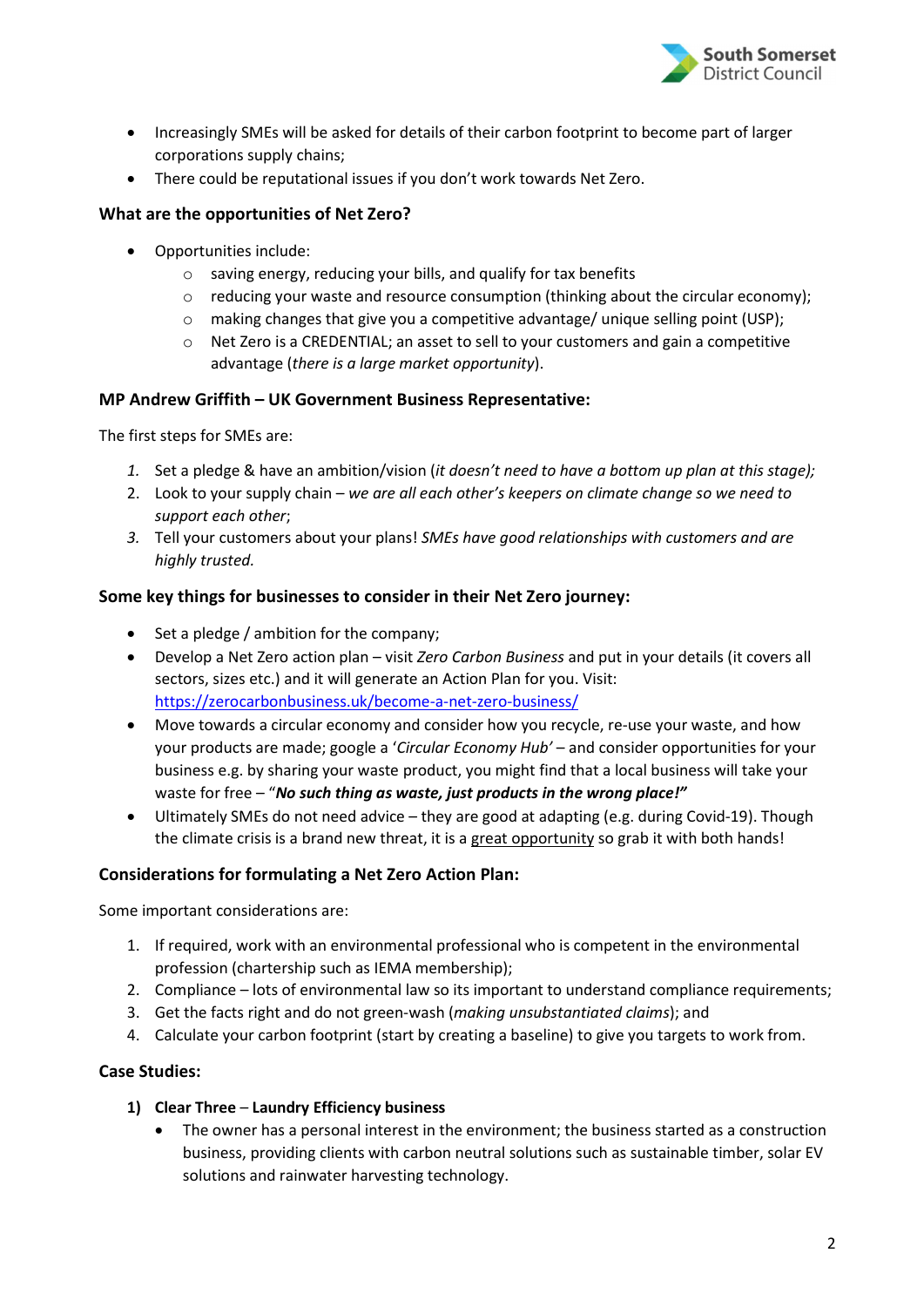

- Interested in reducing water consumption and saw an opportunity; a lot of laundry businesses use large amounts of water, chemicals, micro-plastics. Developed their Ozone solution (laundry efficiency tool), reducing hot washes and reducing the amount of detergent needed for textiles. This provided a win-win solution for the environment.
- Going green allows businesses to balance their carbon efficiency with their bottom line and does not have to affect their business.
- An award winning company with a green USP, which has increased their sales and reputation.

## 2) Specialist Group – Bespoke Joinery Business

- They provide bespoke joinery solutions across UK and Ireland;
- They have undertaken a series of projects to reduce their carbon footprint including:
	- o invested in forestry and own over 100 acres of new-growth forestry;
	- o Contribute financially to the charity The Woodland Trust and funded the planting of over 1000 trees in the local community;
	- o Installed a biomass boiler, fuelled from waste wood from the business (wood offcuts);
	- o They operate a Heat Recovery System to harness waste heat from the manufacturing process and re-use it around the building;
	- $\circ$  Provided bee hives on site along with biodiversity improvements such as ponds;
	- o Changed to a renewable energy tariff;
	- o Installed solar panels on the roof of their buildings;
	- o Moved to a lean manufacturing system,
	- o Working towards introducing an EV fleet by installing EV charging infrastructure;
	- o Gained ISO140001 environmental accreditation;
- To help with this they brought on-board a Sustainability Manager, who manages a team working towards sustainable procurement; looks at compliance and regulation; undertakes due diligence for tenders etc.
- Continually looking at next steps such as the measurement of carbon emissions to ensure they are staying ahead of the game;
- Visit https://www.specialist-group.co.uk/ for more information.

#### 3) Anglesey Sea Zoo

- They are an entertainment and leisure/ tourism site;
- The changes have benefited the environment and see it as an opportunity to inspire others; whilst reducing costs for the business;
- It has given the business a USP "sustainable, ethical business" the UK's first sustainable and native breed aquarium;
- The changes have included:
	- o Energy efficiency through lighting and building insulation long term cost savings;
	- $\circ$  Installed efficient water pumps (more expensive but the parts can be replaced therefore better value in the long-term);
	- o Decision making banned plastic bags across the site (leading by example);
	- o Composting and recycling waste across all of the site;
	- $\circ$  Sourcing goods and procurement e.g. using re-usable items in the café (this is all part of the customer experience);
	- o Solar PV installed on the building roof loan repayment ongoing but paying for itself in the reduced energy bills;
	- $\circ$  EV car charging stations x 3 improves the public perception of the business.